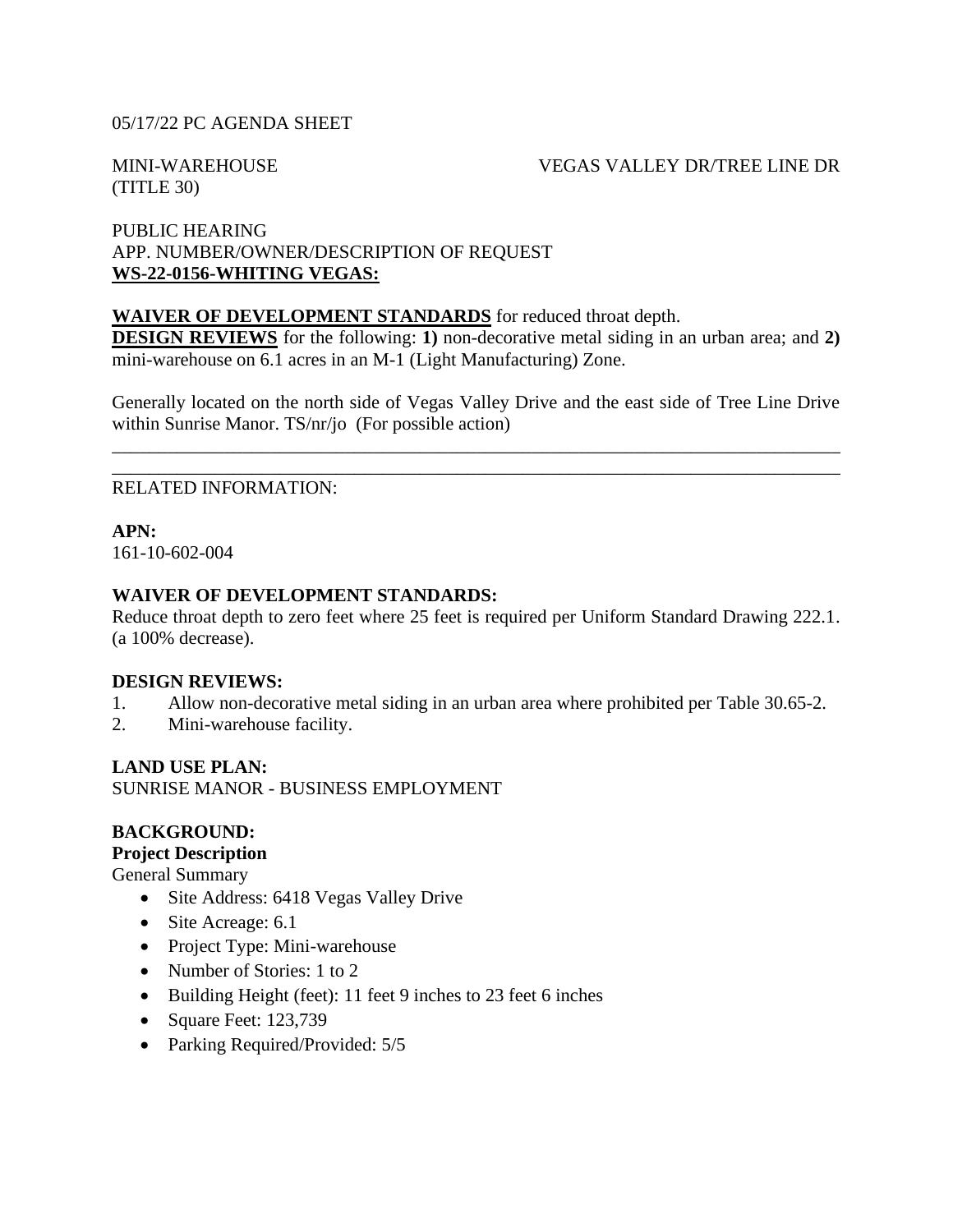## Site Plan

The plan shows a mini-warehouse complex with 9 proposed buildings centrally located on the 6.1 acre site. Setbacks for the mini-warehouse buildings are 20 feet for the northern property line, 31 feet on the eastern side, 29 feet along Vegas Valley Drive, and 20 feet along Tree Line Drive. Access to the mini-warehouse facility is provided from Tree Line Drive. Five parking spaces are located to the north of the office.

## **Landscaping**

The plan indicates an attached sidewalk with landscaping per Figure 30.64-13 along Tree Line Drive and a 5 feet 6 inches landscape area along the north and eastern side of the site. A detached sidewalk with a 19 foot wide landscape area is located along Vegas Valley Drive.

## Elevations

The mini-warehouse facility consists of 11 foot 9 inch high single story buildings with the only second story being Building #1 with the office and manager's unit. The entire facility is proposed to be metal buildings with gray siding, metallic rooftops, and burgundy accents for the unit doors.

### Floor Plans

The plans show Building #1 with an office, manager's unit, 10 foot by 30 foot units, and a portion of the building on the south side with smaller internal units. The floor plans for each building consist of warehouse and storage space for personal belongings. Below is a table reflecting the area of the buildings:

| <b>Building Area</b>                     | <b>Square Feet</b> |
|------------------------------------------|--------------------|
| Building 1                               | 15,045             |
| Building 2                               | 7,406              |
| Building $3 & 5$                         | 24,750 each        |
| Building $4 & 6$                         | 13,750 each        |
| Building 7                               | 11,250             |
| Building 8                               | 6,163              |
| Building 9                               | 6,875              |
|                                          |                    |
| <b>Total Building Area (1 through 9)</b> | 123,739            |

### Signage

Signage is not a part of this request.

### Applicant's Justification

The applicant is requesting the design review with a waiver for a mini-warehouse facility. The applicant indicates that the proposed design review for non-decorative metal is appropriate for the area.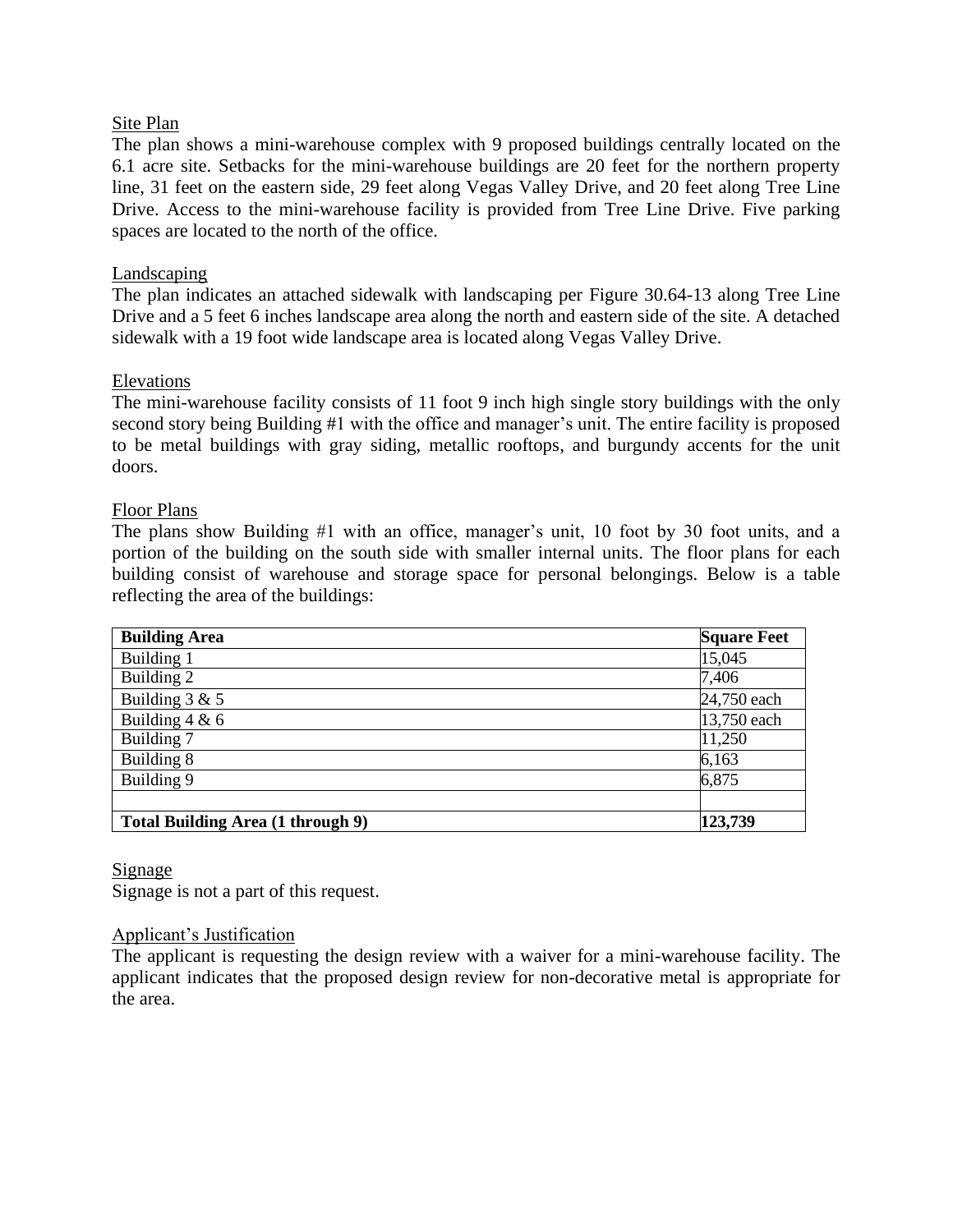#### **Prior Land Use Requests**

| <b>Application</b><br><b>Number</b> | <b>Request</b>                                | <b>Action</b>      | Date              |
|-------------------------------------|-----------------------------------------------|--------------------|-------------------|
| UC-1284-97                          | 50 foot cellular tower - expired              | Approved<br>by PC  | September<br>1997 |
| ZC-1080-97                          | Reclassified from M-1 to M-2 zoning - expired | Approved<br>by BCC | September<br>1997 |

### **Surrounding Land Use**

|          | <b>Planned Land Use Category</b> | <b>Zoning District</b> | <b>Existing Land Use</b>    |
|----------|----------------------------------|------------------------|-----------------------------|
| North    | <b>Business Employment</b>       | $R-2$                  | Single family residential   |
| $&$ East |                                  |                        |                             |
| South    | Compact Neighborhood (up   R-3   |                        | Multiple family residential |
|          | to $18 \text{ du/ac}$            |                        |                             |
| West     | <b>Business Employment</b>       | $M-2$                  | NV Energy facility          |

## **STANDARDS FOR APPROVAL:**

The applicant shall demonstrate that the proposed request meets the goals and purposes of Title 30.

### **Analysis**

## **Current Planning**

#### Waiver of Development Standards

According to Title 30, the applicant shall have the burden of proof to establish that the proposed request is appropriate for its existing location by showing that the uses of the area adjacent to the property included in the waiver of development standards request will not be affected in a substantially adverse manner. The intent and purpose of a waiver of development standards is to modify a development standard where the provision of an alternative standard, or other factors which mitigate the impact of the relaxed standard, may justify an alternative.

### Design Reviews

The design of the proposed mini-warehouse is consistent with similar developments in this area. Through thoughtful site design any visual impact on the surrounding area will be minimal. The design of the buildings and the landscape areas will mitigate the impact of this facility on abutting residential developments in this area. Furthermore, building heights should be transitioned so any structure adjacent to a residential use is of similar height. Consideration was given to the height of the mini-warehouse buildings, due to the single family residential development located to the north and east of the site. The 2 story portion of the project is adjacent to Tree Line Drive, farther from the residential. Although the metal buildings are not decorative in nature, the facility will have consistent coloring. Staff finds that the design of the site and mitigation measures have been incorporated into the design of the site; however, since Public Works cannot support the waiver of throat depth, staff cannot support the design reviews.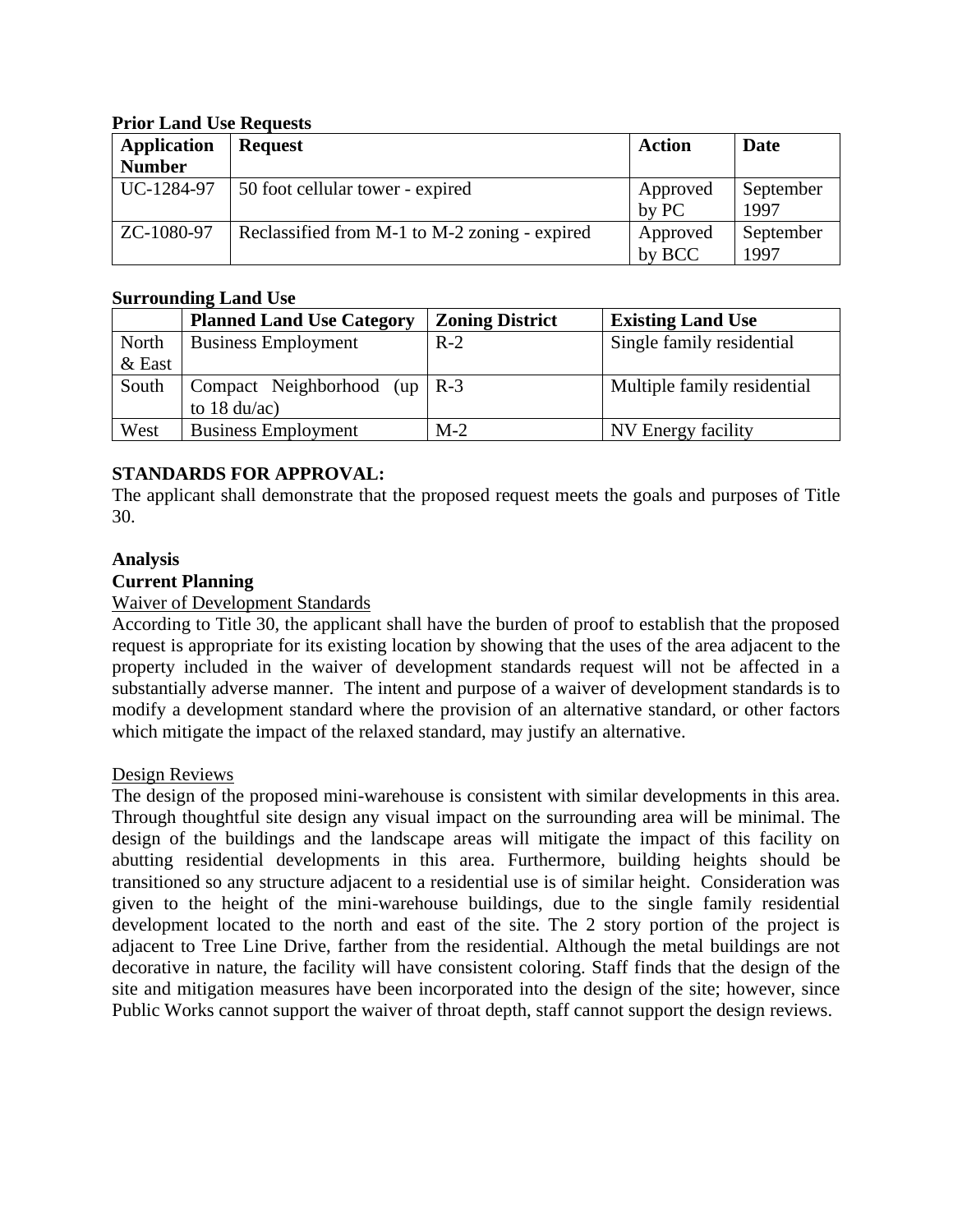## **Public Works - Development Review**

## Waiver of Development Standards

A site redesign would allow for the commercial driveway to meet the minimum throat depth standards. Vehicles entering the site will face immediate conflicts with parking spaces on both sides of the driveway and a gated entry adjacent to the parking. A vehicle queueing to enter the gate will block several parking spaces while the gate opens. The gate and the parking location will create a hazardous condition with vehicles stacking into the right-of-way. Traffic volumes continue to increase in this area of Sunrise Manor, as evidenced by the Vegas Valley improvement project and the Tree Line/Vegas Valley intersection and traffic signal project. Any impediment to the safe flow of traffic may result in vehicular collisions.

### **Staff Recommendation**

Denial.

If this request is approved, the Board and/or Commission finds that the application is consistent with the standards and purpose enumerated in the Master Plan, Title 30, and/or the Nevada Revised Statutes.

# **PRELIMINARY STAFF CONDITIONS:**

# **Current Planning**

If approved:

- Certificate of Occupancy and/or business license shall not be issued without final zoning inspection.
- Applicant is advised that the installation and use of cooling systems that consumptively use water will be prohibited; the County is currently rewriting Title 30 and future land use applications, including applications for extensions of time, will be reviewed for conformance with the regulations in place at the time of application; a substantial change in circumstances or regulations may warrant denial or added conditions to an extension of time; the extension of time may be denied if the project has not commenced or there has been no substantial work towards completion within the time specified; and that this application must commence within 2 years of approval date or it will expire.

# **Public Works - Development Review**

- Drainage study and compliance;
- Traffic study and compliance;
- Full off-site improvements;
- 30 days to coordinate with Public Works Traffic Division and to dedicate any necessary right-of-way and easements for the Vegas Valley and Tree Line intersection improvement and traffic signal improvement projects;
- 30 days to coordinate with Public Works Director's Office and to dedicate any necessary right-of-way and easements for the Vegas Valley improvement project.
- Applicant is advised that the installation of detached sidewalks will require the vacation of excess right-of-way and granting necessary easements for utilities, pedestrian access, streetlights, and traffic control or execute a License and Maintenance Agreement for nonstandard improvements in the right-of-way.